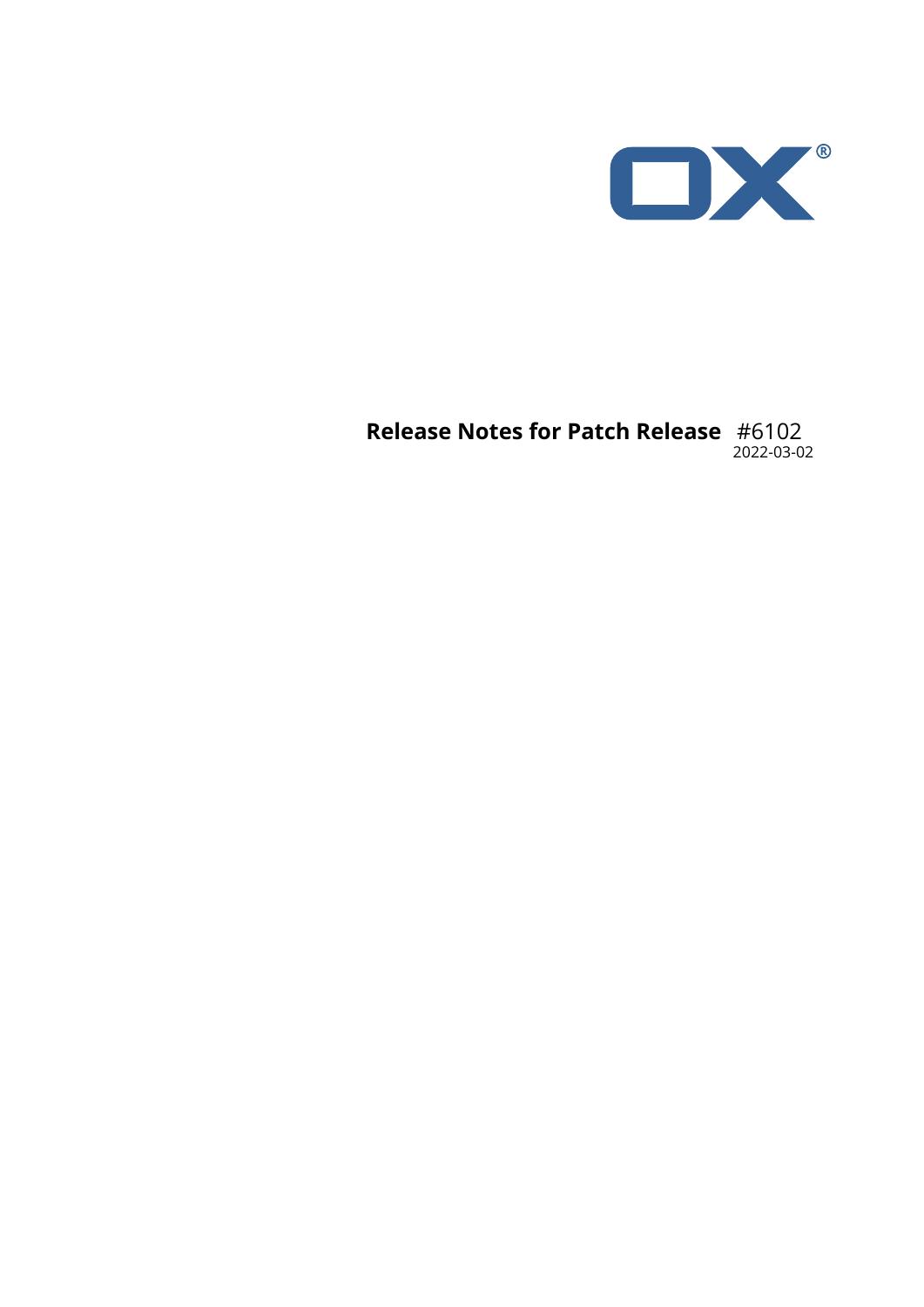©2022 by OX Software GmbH. All rights reserved. Open-Xchange and the Open-Xchange logo are trademarks or registered trademarks of OX Software GmbH. All other company and/or product names may be trademarks or registered trademarks of their owners. Information contained in this document is subject to change without notice.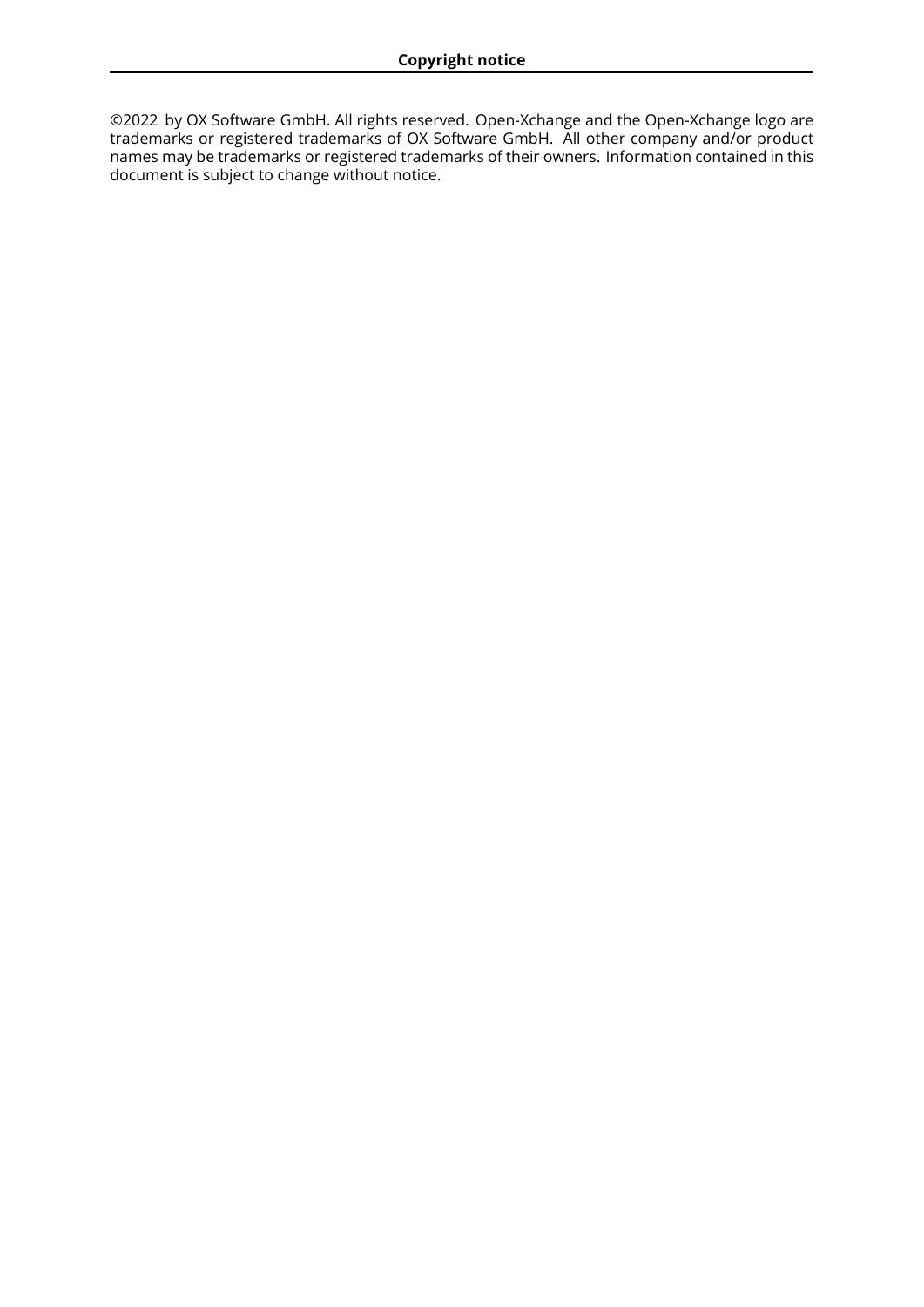

# **1 Shipped Product and Version**

Open-Xchange App Suite backend 7.10.6-rev10 Open-Xchange App Suite frontend 7.10.6-rev7

Find more information about product versions and releases at [http://oxpedia.org/wiki/index.](http://oxpedia.org/wiki/index.php?title=AppSuite:Versioning_and_Numbering) [php?title=AppSuite:Versioning\\_and\\_Numbering](http://oxpedia.org/wiki/index.php?title=AppSuite:Versioning_and_Numbering) and <http://documentation.open-xchange.com/>.

# **2 Bugs fixed since previous Public Release**

This section provides a summary of bug fixes and changes that have been applied subsequently to shipping Patch Release #6093.

#### **MWB-1448 Compose is moved to trash if "com.openexchange.mail.compose.maxSpacesPerUser" is over**

Max. number of composition spaces not orderly considered when opening a new one. This has been solved by Considering max. number of composition spaces when opening a new one.

### **OXUIB-1262 Single quote in mail compose To field handled incorrectly**

This wasn´t considered yet. This has been solved by extending the regex.

### **OXUIB-1307 Onboarding wizard always displays "sync app" for android, even when not enabled**

Was unsupported.

Solution: 'apps' can now be hidden via jslob setting "io.ox/onboarding//hidden/apps", syncapp is hidden by default.

### **MWB-1387 gdpr data export fails reliably**

Errors while trying to resume a previously paused data export.

Solution: Handle possible connect failure while exporting mails. Avoid pausing running data export tasks. Let started ones complete and avoid unnecessarily stopping data export tasks in case a continuous timeframe is configured, e.g. "com.openexchange.gdpr.dataexport.schedule=Mon-Sun".

#### **MWB-1413 Birthday calendar name is changeable via DAV but not in Web UI**

Update of DAV:displayname property permitted through CalDAV for default Birthdays calendar. Treat DAV:displayname property as protected for Birthdays calendar, and indicate forbidden property updates via DAV:cannot-modify-protected-property precondition.

#### **MWB-1423 Context taxonomy not mentioned in cli onlinehelp**

Missing help text for dynamic options. This has been fixed by adding a help text for dynamic options.

#### **MWB-1435 Errors on the conversion layer API used by mobile applications**

Parse errors if a MIME message contains a corrupt Content-Type string. This has been fixed by sanitizing Content-Type string in case a corrupt one is present in MIME message or one of its parts.

#### **MWB-1477 After 7.10.6 upgrade, some contexts give error sending as alias**

Wrong check if given sender address is possibly associated with an external account. This has been solved by a proper check if given sender address is possibly associated with an external account.

**OXUIB-1273 OXAppsuite-Frontend iframe app doesn't send the token in the proper format** There was no need to URL-encode the URL in the previous OX versions because the token was not